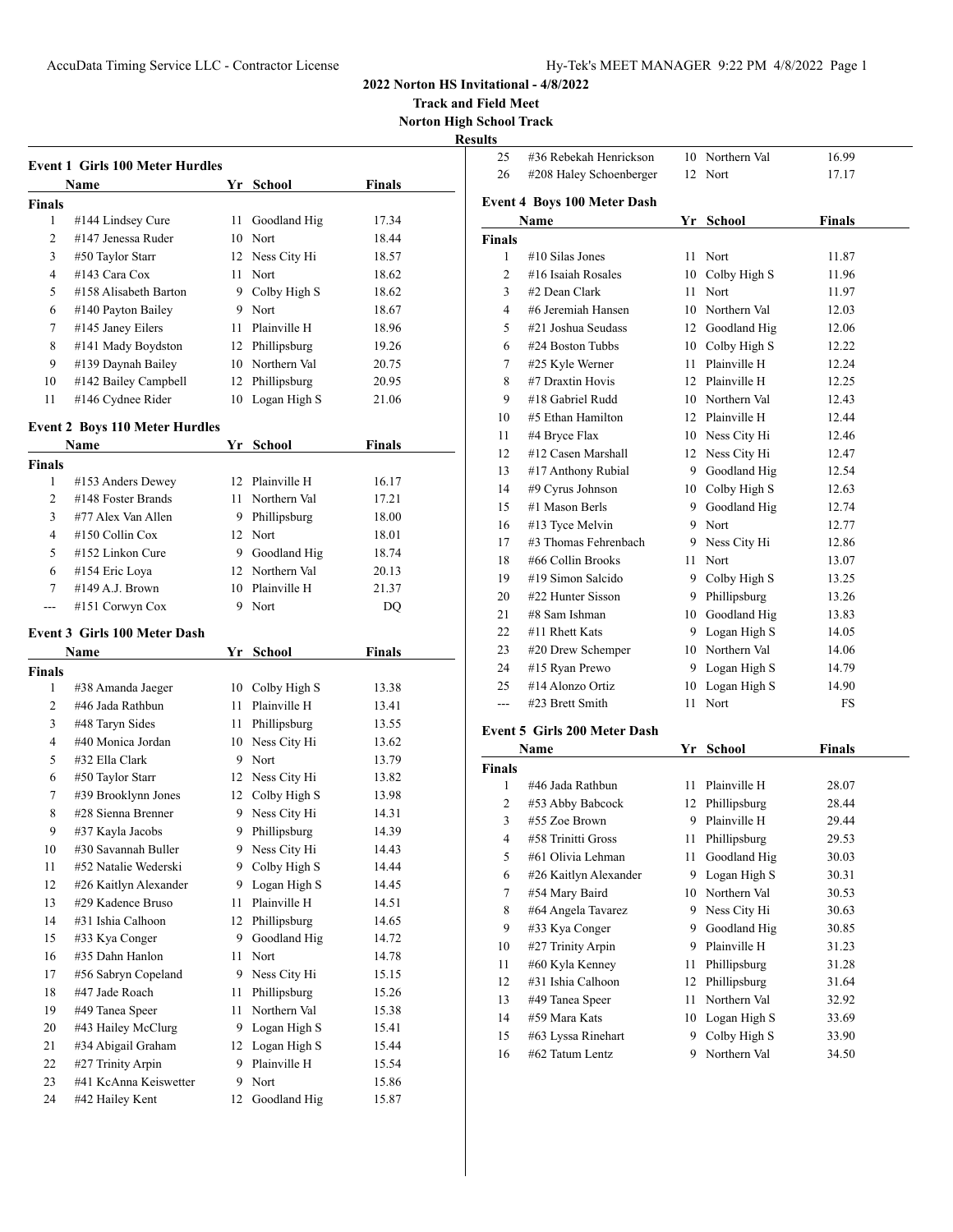**Track and Field Meet**

**Norton High School Track**

**Resu** 

|               | <b>Event 6 Boys 200 Meter Dash</b>     |    |                            |                            |
|---------------|----------------------------------------|----|----------------------------|----------------------------|
|               | <b>Name</b>                            |    | Yr School                  | Finals                     |
| <b>Finals</b> |                                        |    |                            |                            |
| 1             | #70 Devontay Hardy                     | 11 | Goodland Hig               | 24.21                      |
| 2             | #6 Jeremiah Hansen                     |    | 10 Northern Val            | 24.90                      |
| 3             | $#16$ Isaiah Rosales                   |    | 10 Colby High S            | 25.00                      |
| 4             | #77 Alex Van Allen                     |    | 9 Phillipsburg             | 25.02                      |
| 5             | #68 Coleton Frack                      |    | 12 Nort                    | 25.12                      |
| 6             | #5 Ethan Hamilton                      |    | 12 Plainville H            | 25.68                      |
| 7             | #4 Bryce Flax                          |    | 10 Ness City Hi            | 25.75                      |
| 8             | #73 LJ Purvis                          |    | 10 Goodland Hig            | 25.76                      |
| 9             | #76 Guy Tubbs                          |    | 9 Colby High S             | 25.81                      |
| 10            | #69 Bryan Garvert                      |    | 9 Plainville H             | 25.86                      |
| 11            | #17 Anthony Rubial                     |    | 9 Goodland Hig             | 26.17                      |
| 12            | #12 Casen Marshall                     |    | 12 Ness City Hi            | 26.19                      |
| 13            | #74 Kaden Sisson                       |    | 9 Phillipsburg             | 26.46                      |
| 14            | #3 Thomas Fehrenbach                   |    | 9 Ness City Hi             | 26.51                      |
| 15            | #13 Tyce Melvin                        |    | 9 Nort                     | 26.52                      |
| 16            | $#71$ Rhett Ihrig                      |    | 9 Goodland Hig             | 26.77                      |
| 17            | #19 Simon Salcido                      |    | 9 Colby High S             | 27.58                      |
| 18            | #66 Collin Brooks                      |    | 11 Nort                    | 27.63                      |
| 19            | #72 Seth Keeten                        |    | 9 Phillipsburg             | 27.72                      |
| 20            | #75 Madden Staab                       |    | 11 Plainville H            | 27.79                      |
| 21            | #23 Brett Smith                        | 11 | Nort                       | 28.16                      |
| 22            | #67 Trevor Dierking                    |    | 10 Phillipsburg            | 30.42                      |
|               | <b>Event 7 Girls 4x800 Meter Relay</b> |    |                            |                            |
|               | Team                                   |    | <b>Relay</b>               | Finals                     |
| Finals        |                                        |    |                            |                            |
| 1             | Colby High School                      |    | А                          | 11:10.28                   |
|               | 1) #187 Cydney Brown 11                |    | 2) #94 Ali Flanagin 9      |                            |
|               | 3) #113 Emilie Stramel 9               |    | 4) #92 Laurel Cates 12     |                            |
| 2             | Norton High School                     |    | А                          | 11:18.80                   |
|               | 1) #128 Catherine Hall 12              |    | 2) #93 Ainsley Collins 10  |                            |
|               | 3) #91 Ella Carter 11                  |    |                            | 4) #161 Jaelyn Rumback 11  |
| 3             | Goodland High School                   |    | А                          | 12:10.77                   |
|               | 1) #90 Lola Burk 9                     |    | 2) #81 Audrey Schears 9    |                            |
|               | 3) #95 Marie Martin 9                  |    | 4) #80 Arial Rickard 9     |                            |
|               | Event 8 Boys 4x800 Meter Relay         |    |                            |                            |
|               | Team                                   |    | Relay                      | <b>Finals</b>              |
| <b>Finals</b> |                                        |    |                            |                            |
| 1             | Northern Val                           |    | А                          | 9:38.59                    |
|               | 1) #83 Brian Bencomo 11                |    | 2) #135 Kai Cox 11         |                            |
|               | 3) #154 Eric Loya 12                   |    |                            | 4) #87 Kenton Thalheim 10  |
| 2             | Plainville H                           |    | А                          | 9:41.57                    |
|               | 1) #136 Michael Garvert 11             |    | $2)$ #110 Isaac Stamper -- |                            |
|               | 3) #65 Brandon Brin 12                 |    |                            | 4) #103 Cameron Lindsey 11 |
| 3             | Colby High School                      |    | А                          | 9:50.20                    |
|               | 1) #117 Esteban Alvarado 9             |    |                            | 2) #189 Preston McCarty 12 |
|               | 3) #121 Wyatt Davenport 10             |    | 4) #9 Cyrus Johnson 10     |                            |
| 4             | Goodland High School                   |    | А                          | 9:58.73                    |
|               | 1) #100 Harrison Bhend 11              |    | 2) #102 Dallyn Dinkel 9    |                            |
|               | 3) #125 Noah Schears 11                |    | 4) #85 Gantzen Miller 11   |                            |
|               |                                        |    |                            |                            |

| 5              | Norton High School                                  |      | А                                                  | 10:03.39                                |
|----------------|-----------------------------------------------------|------|----------------------------------------------------|-----------------------------------------|
|                | 1) #168 Brennen Pfannenstiel 9                      |      | 2) #107 Derian Musquiz 11                          |                                         |
|                | 3) #118 Leron Atwell 12                             |      | 4) #137 Tyler Stewart 9                            |                                         |
|                | Event 9 Girls 1600 Meter Run                        |      |                                                    |                                         |
|                | Name                                                |      | Yr School                                          | <b>Finals</b>                           |
| Finals         |                                                     |      |                                                    |                                         |
| 1              | #99 Elli Velardes                                   | 9.   | Phillipsburg                                       | 6:17.76                                 |
| 2              | #114 Shaylee Vsetecka                               |      | 11 Northern Val                                    | 6:58.87                                 |
| 3              | #112 Claire Scheopner                               | 11 - | Goodland Hig                                       | 7:01.13                                 |
| 4              | #90 Lola Burk                                       | 9.   | Goodland Hig                                       | 7:48.30                                 |
| 5              | #115 Hannah Walker                                  | 9    | Phillipsburg                                       | 9:45.03                                 |
|                | Event 10 Boys 1600 Meter Run                        |      |                                                    |                                         |
|                | Name                                                | Yr   | School                                             | Finals                                  |
| Finals<br>1    | #122 Taden Fikan                                    |      |                                                    |                                         |
|                |                                                     |      | 10 Colby High S                                    | 5:09.35                                 |
| $\overline{c}$ | #108 Sam Pinkerton                                  |      | 12 Logan High S                                    | 5:11.72                                 |
| 3              | #116 Jaidon Allen                                   |      | 9 Phillipsburg                                     | 5:20.11                                 |
| 4              | #119 Dalton Bell                                    |      | 9 Colby High S                                     | 5:38.35                                 |
| 5              | #125 Noah Schears                                   |      | 11 Goodland Hig                                    | 5:40.54                                 |
| 6              | #117 Esteban Alvarado                               |      | 9 Colby High S                                     | 5:41.79                                 |
| 7              | #106 Cameron Morgan                                 |      | 10 Logan High S                                    | 5:46.71                                 |
| 8              | #118 Leron Atwell                                   | 12   | Nort                                               | 5:48.22                                 |
| 9              | #110 Isaac Stamper                                  |      | -- Plainville H                                    | 5:49.62                                 |
| 10             | #121 Wyatt Davenport                                |      | 10 Colby High S                                    | 5:50.96                                 |
| 11             | #124 Adam Mascarenas                                |      | 10 Phillipsburg                                    | 5:54.40                                 |
| 12             | #123 Layton Johnson                                 |      | 10 Phillipsburg                                    | 6:03.97                                 |
| 13             | #126 Ben Wolak                                      |      | 9 Goodland Hig                                     | 6:06.71                                 |
| 14             | #104 Caden Lowry                                    |      | 9 Northern Val                                     | 6:12.33                                 |
| 15             | #120 Juan Bloodworth                                |      | 9 Nort                                             | 6:16.14                                 |
|                | Event 11 Girls 4x100 Meter Relay                    |      |                                                    |                                         |
|                | Team                                                |      | Relay                                              | <b>Finals</b>                           |
| Finals         |                                                     |      |                                                    |                                         |
| 1              | Phillipsburg                                        |      | А                                                  | 51.59                                   |
|                | 1) #48 Taryn Sides 11<br>3) #98 Heather Schemper 11 |      | 2) #58 Trinitti Gross 11<br>4) #53 Abby Babcock 12 |                                         |
| 2              | Plainville H                                        |      | А                                                  | 53.43                                   |
|                | 1) #180 Gracie Kerns 11                             |      | 2) #29 Kadence Bruso 11                            |                                         |
|                | 3) #55 Zoe Brown 9                                  |      | 4) #46 Jada Rathbun 11                             |                                         |
|                | Colby High School                                   |      | А                                                  | 53.75                                   |
|                | 1) #39 Brooklynn Jones 12                           |      | 2) #52 Natalie Wederski 9                          |                                         |
| 3              |                                                     |      |                                                    | 4) #158 Alisabeth Barton 9              |
|                |                                                     |      |                                                    |                                         |
| 4              | 3) #38 Amanda Jaeger 10<br>Norton High School       |      | А                                                  | 54.13                                   |
|                |                                                     |      | 2) #174 Hallie Brooks 9                            |                                         |
|                | 1) #161 Jaelyn Rumback 11<br>3) #35 Dahn Hanlon 11  |      | 4) #32 Ella Clark 9                                |                                         |
| 5              | Ness City High School                               |      | А                                                  | 54.14                                   |
|                | 1) #50 Taylor Starr 12                              |      |                                                    |                                         |
|                | 3) #28 Sienna Brenner 9                             |      | 4) #40 Monica Jordan 10                            |                                         |
| 6              | Phillipsburg                                        |      | B                                                  | 2) #183 Mackenzy Tillitson 11<br>x56.48 |
|                | 1) #37 Kayla Jacobs 9                               |      | 2) #176 Tasia Calhoon 10                           |                                         |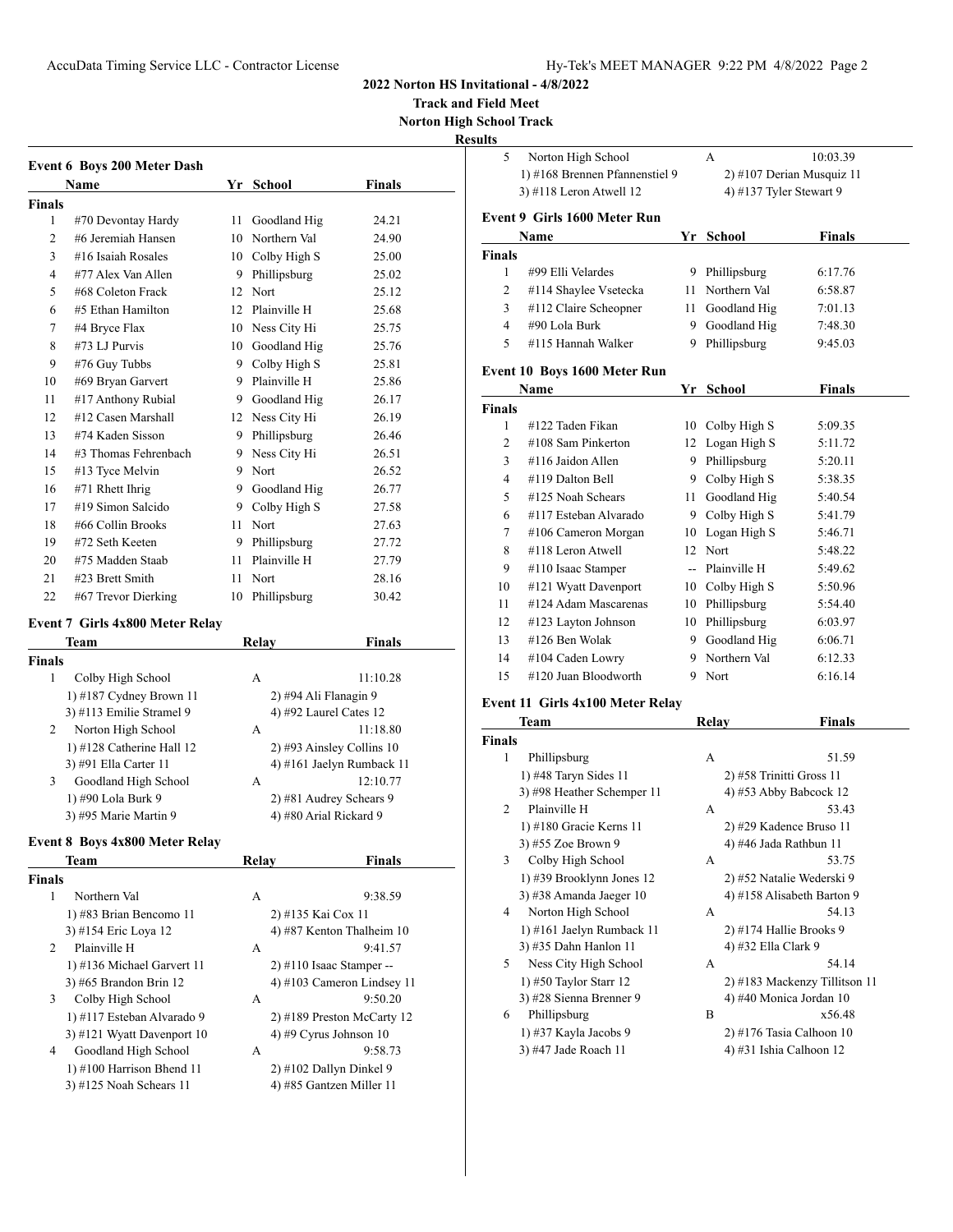**Track and Field Meet Norton High School Track**

**Results**

|                | Finals  (Event 11 Girls 4x100 Meter Relay) |    |                           |                            |
|----------------|--------------------------------------------|----|---------------------------|----------------------------|
|                | Team                                       |    | Relay                     | Finals                     |
| 7              | Ness City High School                      |    | B                         | x56.86                     |
|                | 1) #97 Danae Rodriguez 10                  |    |                           | 2) #30 Savannah Buller 9   |
|                | 3) #64 Angela Tavarez 9                    |    | 4) #159 Issy Fuchs 9      |                            |
| 8              | Goodland High School                       |    | А                         | 57.14                      |
|                | 1) #33 Kya Conger 9                        |    | $2)$ #144 Lindsey Cure 11 |                            |
|                | 3) #61 Olivia Lehman 11                    |    | 4) #45 Kami Purvis 9      |                            |
| 9              | Logan High School                          |    | А                         | 58.74                      |
|                | 1) #26 Kaitlyn Alexander 9                 |    |                           | 2) #177 Ansley Delimont 10 |
|                | 3) #59 Mara Kats 10                        |    | 4) #43 Hailey McClurg 9   |                            |
| 10             | Colby High School                          |    | B                         | x58.97                     |
|                | 1) #173 Savannah Area 10                   |    | 2) #179 Karli Hills 9     |                            |
|                | 3) #63 Lyssa Rinehart 9                    |    | 4) #57 Tatyanna Finley 9  |                            |
| 11             | Northern Val                               |    | А                         | 59.73                      |
|                | 1) #49 Tanea Speer $11$                    |    | 2) #178 Haley Hansen 9    |                            |
|                | 3) #182 Delaney Sides 9                    |    | 4) #54 Mary Baird 10      |                            |
|                | <b>Event 12 Boys 4x100 Meter Relay</b>     |    |                           |                            |
|                | Team                                       |    | Relay                     | Finals                     |
| <b>Finals</b>  |                                            |    |                           |                            |
| 1              | Norton High School                         |    | A                         | 45.50                      |
| 2              | Plainville H                               |    | A                         | 46.37                      |
| 3              | Colby High School                          |    | A                         | 46.79                      |
| 4              | Northern Val                               |    | A                         | 47.49                      |
| 5              | Phillipsburg                               |    | А                         | 48.77                      |
| 6              | Logan High School                          |    | A                         | 49.48                      |
| 7              | Norton High School                         |    | B                         | x50.31                     |
| 8              | Logan High School                          |    | В                         | x54.71                     |
|                |                                            |    |                           |                            |
|                | Event 15 Girls 400 Meter Dash              |    |                           |                            |
|                | Name                                       |    | Yr School                 | <b>Finals</b>              |
| Finals         |                                            |    |                           |                            |
| $\mathbf{1}$   | #79 Addison Owens                          |    | 9 Goodland Hig            | 1:11.43                    |
| $\overline{2}$ | #81 Audrey Schears                         |    | 9 Goodland Hig            | 1:17.02                    |
| 3              | #80 Arial Rickard                          | 9. | Goodland Hig              | 1:24.39                    |
| 4              | #78 Kendra Alexander                       | 9. | Logan High S              | 1:27.44                    |
|                | Event 16 Boys 400 Meter Dash               |    |                           |                            |
|                | Name                                       |    | Yr School                 | Finals                     |
| Finals         |                                            |    |                           |                            |
| 1              | #83 Brian Bencomo                          | 11 | Northern Val              | 53.97                      |
| 2              | #87 Kenton Thalheim                        |    | 10 Northern Val           | 56.12                      |
| 3              | #86 Rhett Shelton                          |    | 10 Phillipsburg           | 56.38                      |
| 4              | #4 Bryce Flax                              |    | 10 Ness City Hi           | 57.66                      |
| 5              | #65 Brandon Brin                           |    | 12 Plainville H           | 58.14                      |
| 6              | #84 Carsen Meitl                           | 10 | Phillipsburg              | 59.03                      |
| 7              | #82 Ryan Babcock                           | 10 | Phillipsburg              | 59.31                      |
| 8              | #72 Seth Keeten                            | 9  | Phillipsburg              | 1:00.56                    |
| 9              | #88 Garrett Urban                          | 11 | Nort                      | 1:00.82                    |
| 10             | #23 Brett Smith                            | 11 | Nort                      | 1:01.80                    |
| 11             | #1 Mason Berls                             |    | 9 Goodland Hig            | 1:02.44                    |
| 12             | #85 Gantzen Miller                         | 11 | Goodland Hig              | 1:03.01                    |
| 13             | #8 Sam Ishman                              | 10 | Goodland Hig              | 1:04.31                    |
| 14             | #89 Mayson Vahling                         | 9  | Logan High S              | 1:13.00                    |
|                |                                            |    |                           |                            |

| <b>Event 17 Girls 300 Meter Hurdles</b> |                       |     |                 |               |  |  |
|-----------------------------------------|-----------------------|-----|-----------------|---------------|--|--|
|                                         | Name                  | Yr. | School          | <b>Finals</b> |  |  |
| <b>Finals</b>                           |                       |     |                 |               |  |  |
| 1                                       | #161 Jaelyn Rumback   | 11  | Nort            | 49.21         |  |  |
| 2                                       | #144 Lindsey Cure     | 11  | Goodland Hig    | 50.95         |  |  |
| 3                                       | #158 Alisabeth Barton | 9   | Colby High S    | 52.19         |  |  |
| 4                                       | #140 Payton Bailey    | 9   | <b>Nort</b>     | 52.77         |  |  |
| 5                                       | #38 Amanda Jaeger     |     | 10 Colby High S | 53.41         |  |  |
| 6                                       | #159 Issy Fuchs       | 9   | Ness City Hi    | 53.99         |  |  |
| 7                                       | #37 Kayla Jacobs      | 9   | Phillipsburg    | 54.53         |  |  |
| 8                                       | #145 Janey Eilers     | 11  | Plainville H    | 54.97         |  |  |
| 9                                       | $#55$ Zoe Brown       | 9   | Plainville H    | 54.97         |  |  |
| 10                                      | #143 Cara Cox         | 11  | Nort            | 55.31         |  |  |
| 11                                      | #160 Emma Hunnacutt   | 12  | Phillipsburg    | 55.77         |  |  |
| 12                                      | #147 Jenessa Ruder    | 10  | Nort            | 56.21         |  |  |

### **Event 18 Boys 300 Meter Hurdles**

| Name          |                       | Yr | School          | <b>Finals</b> |  |
|---------------|-----------------------|----|-----------------|---------------|--|
| <b>Finals</b> |                       |    |                 |               |  |
| 1             | #153 Anders Dewey     |    | 12 Plainville H | 42.39         |  |
| 2             | $#150$ Collin Cox     |    | 12 Nort         | 45.33         |  |
| 3             | $#152$ Linkon Cure    | 9  | Goodland Hig    | 45.82         |  |
| 4             | #157 Caden Seems      | 9  | Phillipsburg    | 47.56         |  |
| 5             | #156 Tate Murdock     | 11 | Colby High S    | 48.25         |  |
| 6             | $\#149$ A.J. Brown    |    | 10 Plainville H | 48.74         |  |
| 7             | $#151$ Corwyn Cox     | 9. | Nort            | 49.03         |  |
| 8             | $\#155$ Jackson Irwin | 10 | Phillipsburg    | 55.48         |  |
| 9             | #119 Dalton Bell      | 9  | Colby High S    | 56.79         |  |
| 10            | $\#83$ Brian Bencomo  | 11 | Northern Val    | 57.52         |  |

### **Event 19 Girls 800 Meter Run**

| Name          |                      | Yr | School          | <b>Finals</b> |  |
|---------------|----------------------|----|-----------------|---------------|--|
| <b>Finals</b> |                      |    |                 |               |  |
| 1             | #98 Heather Schemper | 11 | Phillipsburg    | 2:36.93       |  |
| 2             | #92 Laurel Cates     |    | 12 Colby High S | 2:43.66       |  |
| 3             | #99 Elli Velardes    | 9  | Phillipsburg    | 2:50.57       |  |
| 4             | #79 Addison Owens    | 9  | Goodland Hig    | 2:53.95       |  |
| 5             | #97 Danae Rodriguez  |    | 10 Ness City Hi | 2:54.05       |  |
| 6             | #91 Ella Carter      | 11 | Nort            | 2:55.96       |  |
| 7             | #93 Ainsley Collins  |    | 10 Nort         | 2:58.40       |  |
| 8             | #94 Ali Flanagin     | 9  | Colby High S    | 3:05.14       |  |
| 9             | #95 Marie Martin     | 9  | Goodland Hig    | 3:17.91       |  |
| 10            | #90 Lola Burk        | 9  | Goodland Hig    | 3:24.26       |  |

### **Event 20 Boys 800 Meter Run**

| Name          |                        |    | Yr School       | <b>Finals</b> |  |
|---------------|------------------------|----|-----------------|---------------|--|
| <b>Finals</b> |                        |    |                 |               |  |
|               | #86 Rhett Shelton      |    | 10 Phillipsburg | 2:14.84       |  |
| 2             | $\#108$ Sam Pinkerton  |    | 12 Logan High S | 2:15.95       |  |
| 3             | $#103$ Cameron Lindsey |    | Plainville H    | 2:23.79       |  |
| 4             | #100 Harrison Bhend    | 11 | Goodland Hig    | 2:23.87       |  |
| 5             | $#107$ Derian Musquiz  | 11 | Nort            | 2:31.20       |  |
| 6             | #106 Cameron Morgan    |    | 10 Logan High S | 2:36.98       |  |
|               | #105 Eli Miller        |    | Nort            | 2:38.76       |  |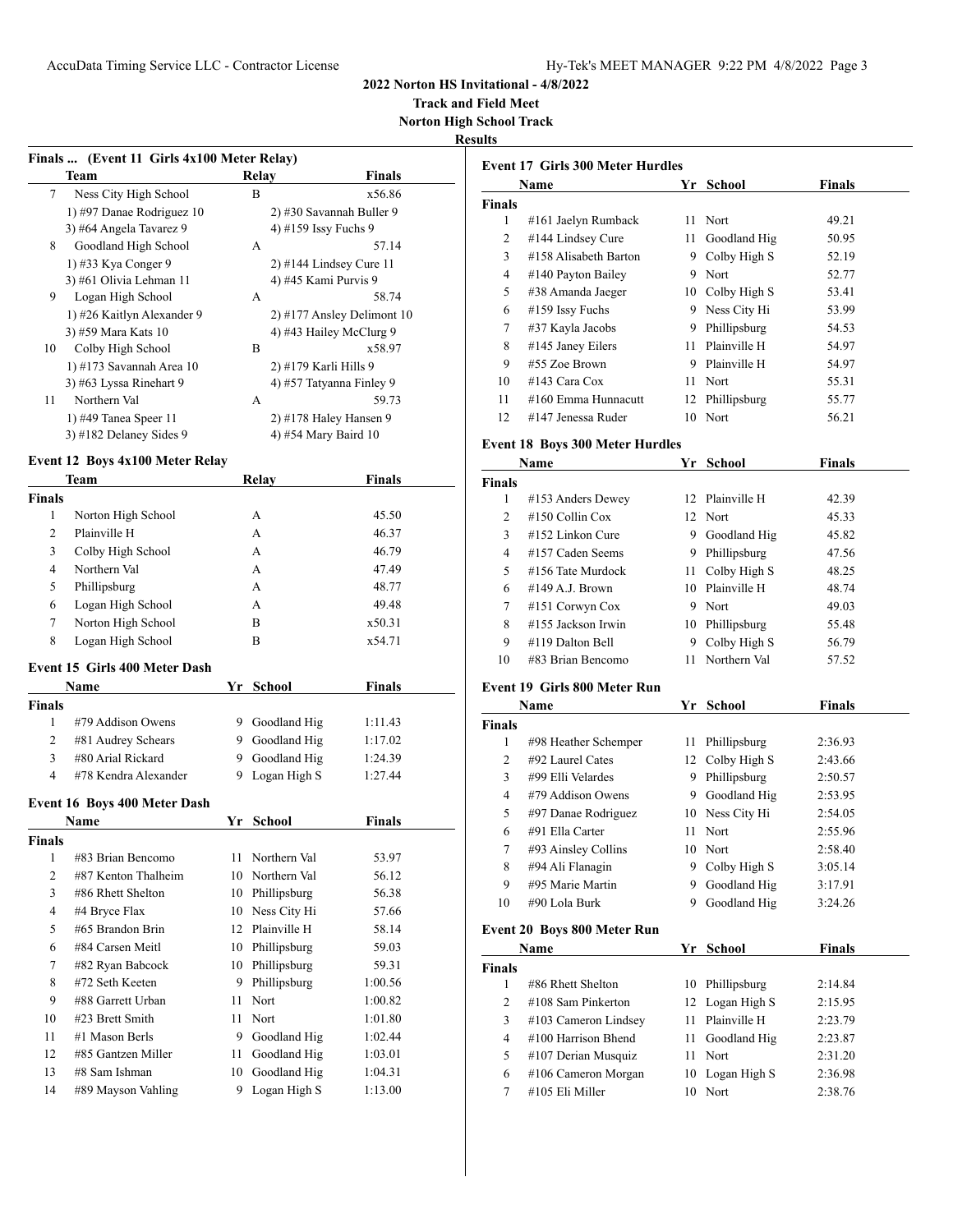**Track and Field Meet Norton High School Track**

**Results**

|                    | Name                                 |      | Yr School                  | <b>Finals</b>             |
|--------------------|--------------------------------------|------|----------------------------|---------------------------|
| 8                  | #110 Isaac Stamper                   |      | -- Plainville H            | 2:41.68                   |
| 9                  | #102 Dallyn Dinkel                   |      | 9 Goodland Hig             | 2:45.17                   |
| 10                 | #111 Grant Stephen                   |      | 9 Colby High S             | 2:53.45                   |
| 11                 | #109 Caden Schriner                  |      | 9 Colby High S             | 2:56.40                   |
| 12                 | #104 Caden Lowry                     |      | 9 Northern Val             | 2:57.23                   |
| ---                | #89 Mayson Vahling                   | 9.   | Logan High S               | DNF                       |
|                    | <b>Event 21 Girls 3200 Meter Run</b> |      |                            |                           |
|                    | Name                                 |      | Yr School                  | <b>Finals</b>             |
| <b>Finals</b>      |                                      |      |                            |                           |
| 1                  | #113 Emilie Stramel                  |      | 9 Colby High S             | 13:29.89                  |
| 2                  | #128 Catherine Hall                  |      | 12 Nort                    | 13:34.20                  |
| 3                  | #81 Audrey Schears                   |      | 9 Goodland Hig             | 14:07.60                  |
| $\overline{4}$     | #201 Seanna Metcalf                  | 12   | Colby High S               | 14:13.14                  |
| 5                  | #130 Madeline Miller                 |      | 10 Nort                    | 15:14.64                  |
| 6                  | #127 Gwendolyn Copeland              | 11   | Ness City Hi               | 15:26.85                  |
| 7                  | #112 Claire Scheopner                | 11   | Goodland Hig               | 15:30.10                  |
| 8                  | #114 Shaylee Vsetecka                | 11   | Northern Val               | 16:37.75                  |
|                    | Event 22 Boys 3200 Meter Run         |      |                            |                           |
|                    | Name                                 |      | Yr School                  | <b>Finals</b>             |
| <b>Finals</b>      |                                      |      |                            |                           |
| 1                  | #122 Taden Fikan                     | 10   | Colby High S               | 11:23.16                  |
| 2                  | #132 William Childers                | 10   | Ness City Hi               | 11:31.22                  |
| 3                  | #116 Jaidon Allen                    | 9.   | Phillipsburg               | 11:48.90                  |
| 4                  | #137 Tyler Stewart                   |      | 9 Nort<br>11:48.91         |                           |
| 5                  | #136 Michael Garvert                 |      | 11 Plainville H            | 12:04.75                  |
| 6                  | #134 Jadon Copeland                  |      | 12 Ness City Hi            | 12:14.13                  |
| 7                  | #131 Nathan Campfield                |      | 9 Ness City Hi             | 12:15.22                  |
| 8                  | #135 Kai Cox                         | 11 - | Northern Val               | 13:00.34                  |
| 9                  | #125 Noah Schears                    | 11   | Goodland Hig               | 13:01.41                  |
| 10                 | #138 Luke Voss                       | 11   | Plainville H               | 13:03.49                  |
| 11                 | #124 Adam Mascarenas                 |      | 10 Phillipsburg            | 13:24.07                  |
| 12                 | #102 Dallyn Dinkel                   | 9.   | Goodland Hig               | 13:29.29                  |
| 13                 | #123 Layton Johnson                  | 10   | Phillipsburg               | 13:34.02                  |
| 14                 | #133 Cory Cimaglia                   | 11   | Plainville H               | 13:59.43                  |
| 15                 | #111 Grant Stephen                   | 9    | Colby High S               | 14:15.50                  |
| 16                 | #109 Caden Schriner                  |      | 9 Colby High S             | 16:09.30                  |
|                    | Event 23 Girls 4x400 Meter Relay     |      |                            |                           |
|                    | Team                                 |      | <b>Relay</b>               | Finals                    |
| <b>Finals</b><br>1 | Phillipsburg                         |      | А                          | 4:28.02                   |
|                    | 1) #58 Trinitti Gross 11             |      |                            | 2) #160 Emma Hunnacutt 12 |
|                    | 3) #53 Abby Babcock 12               |      |                            |                           |
| 2                  | Norton High School                   |      | 4) #48 Taryn Sides 11<br>А | 4:31.35                   |
|                    | 1) #174 Hallie Brooks 9              |      | 2) #140 Payton Bailey 9    |                           |
|                    | 3) #143 Cara Cox 11                  |      |                            | 4) #161 Jaelyn Rumback 11 |
| 3                  | Colby High School                    |      | A                          | 4:34.26                   |
|                    | 1) #158 Alisabeth Barton 9           |      | 2) #52 Natalie Wederski 9  |                           |
|                    |                                      |      | 4) #187 Cydney Brown 11    |                           |
|                    | 3) #92 Laurel Cates 12               |      |                            |                           |

| 4 | Ness City High School     | А | 4:42.55                       |
|---|---------------------------|---|-------------------------------|
|   | 1) $#50$ Taylor Starr 12  |   | 2) #183 Mackenzy Tillitson 11 |
|   | 3) #30 Savannah Buller 9  |   | 4) #40 Monica Jordan 10       |
|   | Ness City High School     | в | x5:01.07                      |
|   | 1) #97 Danae Rodriguez 10 |   | 2) #64 Angela Tavarez 9       |
|   | 3) #28 Sienna Brenner 9   |   | 4) #159 Issy Fuchs 9          |
| 6 | Goodland High School      | A | 5:05.99                       |
|   | 1) #81 Audrey Schears 9   |   | 2) #79 Addison Owens 9        |
|   | 3) #61 Olivia Lehman 11   |   | 4) #95 Marie Martin 9         |
|   |                           |   |                               |

### **Event 24 Boys 4x400 Meter Relay**

|               | Team                         | Relay | Finals                         |
|---------------|------------------------------|-------|--------------------------------|
| <b>Finals</b> |                              |       |                                |
| 1             | Norton High School           | A     | 3:49.68                        |
|               | $1)$ #10 Silas Jones 11      |       | 2) #150 Collin Cox 12          |
|               | $3)$ #186 Matthew Willour 12 |       | 4) #68 Coleton Frack 12        |
| 2             | Plainville H                 | A     | 3:50.52                        |
|               | 1) #149 A.J. Brown 10        |       | $2)$ #103 Cameron Lindsey 11   |
|               | $3)$ #162 Carter Cellmer 11  |       | 4) #153 Anders Dewey 12        |
| 3             | Goodland High School         | A     | 3:57.38                        |
|               | 1) #152 Linkon Cure 9        |       | $2)$ #164 Grant Fritz 11       |
|               | 3) #70 Devontay Hardy 11     |       | 4) #73 LJ Purvis 10            |
| 4             | Phillipsburg                 | A     | 4:03.09                        |
|               | 1) #22 Hunter Sisson 9       |       | 2) #185 Cole Keeten 9          |
|               | 3) #157 Caden Seems 9        |       | 4) #84 Carsen Meitl $10$       |
| 5.            | Norton High School           | B     | x4:07.56                       |
|               | 1) #151 Corwyn Cox 9         |       | $2)$ #172 Logan Willour 9      |
|               | $3)$ #13 Tyce Melvin 9       |       | 4) #168 Brennen Pfannenstiel 9 |

# **Event 125 Girls High Jump**

|                | Name                            |    | Yr School       | <b>Finals</b> |  |
|----------------|---------------------------------|----|-----------------|---------------|--|
| <b>Finals</b>  |                                 |    |                 |               |  |
| 1              | #193 Lakin Denny                |    | 12 Colby High S | 5-00.00       |  |
| $\overline{c}$ | #188 Erika Miller               | 11 | Nort            | $J5-00.00$    |  |
| 3              | #187 Cydney Brown               | 11 | Colby High S    | J5-00.00      |  |
| 4              | #194 liv Tubbs                  | 11 | Colby High S    | 4-08.00       |  |
| 5              | #54 Mary Baird                  | 10 | Northern Val    | J4-08.00      |  |
| 5              | #147 Jenessa Ruder              | 10 | Nort            | J4-08.00      |  |
| 7              | #53 Abby Babcock                | 12 | Phillipsburg    | $4 - 06.00$   |  |
| 8              | #52 Natalie Wederski            | 9  | Colby High S    | J4-06.00      |  |
| 9              | #143 Cara Cox                   | 11 | Nort            | J4-06.00      |  |
| 10             | #43 Hailey McClurg              | 9  | Logan High S    | J4-06.00      |  |
| 11             | #56 Sabryn Copeland             | 9  | Ness City Hi    | 4-04.00       |  |
| 12             | #159 Issy Fuchs                 | 9  | Ness City Hi    | J4-04.00      |  |
| 13             | #30 Savannah Buller             | 9  | Ness City Hi    | $4 - 02.00$   |  |
| 14             | #181 Ellie Miller               | 9  | Nort            | J4-02.00      |  |
| 15             | #192 Kamryn Bruning             | 9  | Phillipsburg    | $4 - 00.00$   |  |
|                | <b>Event 126 Boys High Jump</b> |    |                 |               |  |
|                | Name                            | Yr | <b>School</b>   | <b>Finals</b> |  |
| <b>Finals</b>  |                                 |    |                 |               |  |
| 1              | #166 Kylor Hogan                | 12 | Logan High S    | $6 - 00.00$   |  |
| 2              | #70 Devontay Hardy              | 11 | Goodland Hig    | 5-08.00       |  |
| 3              | #152 Linkon Cure                | 9  | Goodland Hig    | J5-08.00      |  |

4 #75 Madden Staab 11 Plainville H J5-08.00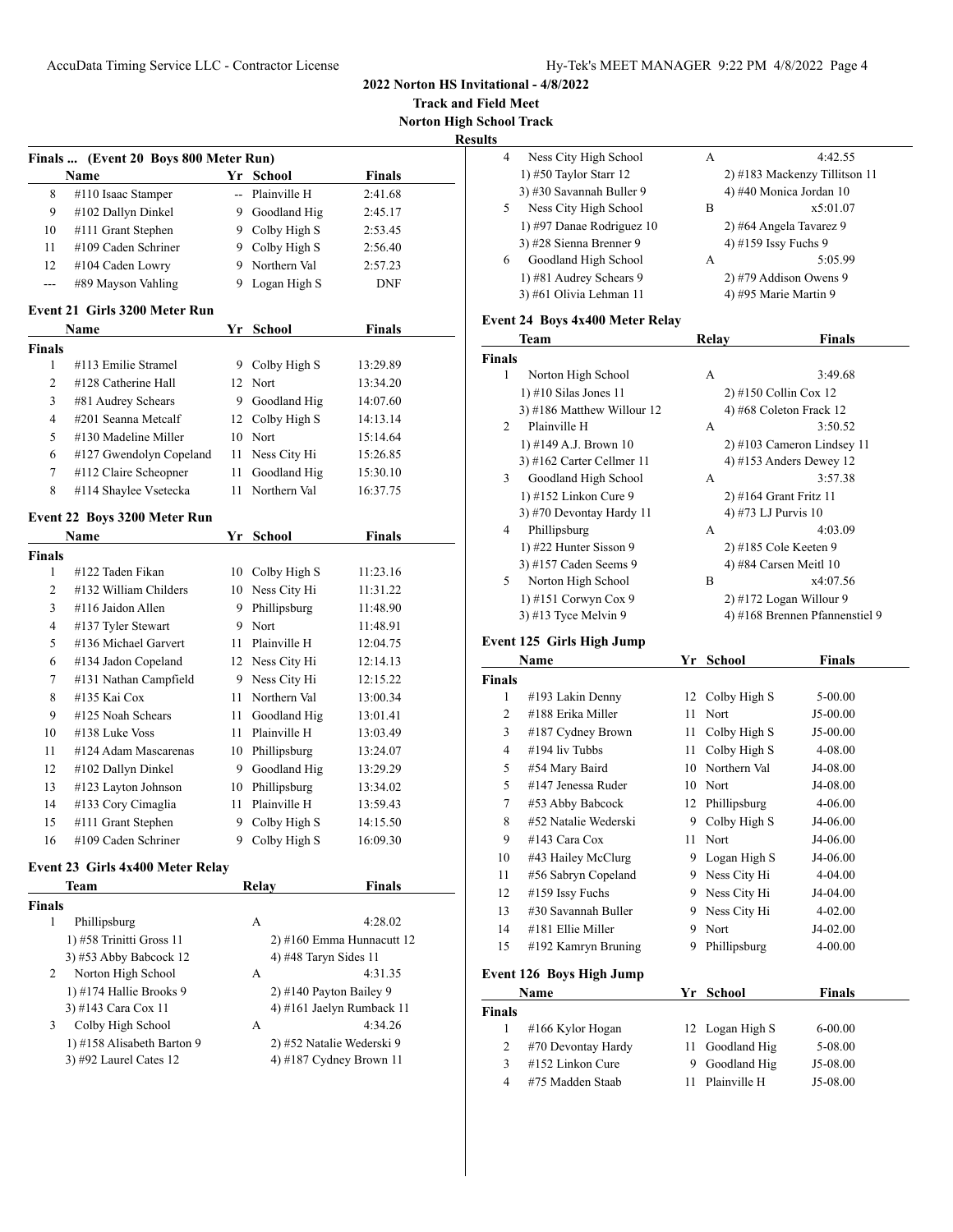**Track and Field Meet Norton High School Track**

**Results**

|               | Finals  (Event 126 Boys High Jump)         |      |                 |               |  |
|---------------|--------------------------------------------|------|-----------------|---------------|--|
|               | Name                                       |      | Yr School       | <b>Finals</b> |  |
| 5             | #154 Eric Loya                             |      | 12 Northern Val | 5-06.00       |  |
| 5             | #76 Guy Tubbs                              |      | 9 Colby High S  | 5-06.00       |  |
| 7             | $#167$ Ty Kats                             |      | 12 Logan High S | J5-06.00      |  |
| 8             | #77 Alex Van Allen                         |      | 9 Phillipsburg  | J5-06.00      |  |
| 9             | #170 Josh Uhland                           |      | 12 Logan High S | J5-06.00      |  |
| 10            | #18 Gabriel Rudd                           |      | 10 Northern Val | 5-02.00       |  |
| 11            | #82 Ryan Babcock                           |      | 10 Phillipsburg | 5-00.00       |  |
| 12            | #17 Anthony Rubial                         |      | 9 Goodland Hig  | 4-10.00       |  |
| 13            | #21 Joshua Seudass                         |      | 12 Goodland Hig | J4-10.00      |  |
| 13            | #11 Rhett Kats                             |      | 9 Logan High S  | J4-10.00      |  |
|               | #195 Kayden Hudson                         | 9    | Phillipsburg    | ΝH            |  |
| ---           | #155 Jackson Irwin                         | 10   | Phillipsburg    | ΝH            |  |
|               |                                            |      |                 |               |  |
|               | <b>Event 127 Girls Discus Throw</b>        |      |                 |               |  |
|               | Name                                       | Yr   | <b>School</b>   | <b>Finals</b> |  |
| <b>Finals</b> |                                            |      |                 |               |  |
| 1             | #243 Emma Rudman                           |      | 12 Plainville H | 122-09        |  |
| 2             | #242 Abby Reif                             |      | 12 Plainville H | 114-05        |  |
| 3             | #210 Austin Dierking                       | 11 - | Phillipsburg    | 105-05        |  |
| 4             | #233 Cindy Chavez                          |      | 12 Colby High S | 93-09         |  |
| 5             | #232 Mya Betz                              |      | 12 Colby High S | 92-06         |  |
| 6             | #212 Camille Gottschalk                    |      | 12 Logan High S | 91-06         |  |
| 7             | #218 Brenn Stanley                         |      | 9 Colby High S  | 87-08         |  |
| 8             | #61 Olivia Lehman                          | 11   | Goodland Hig    | 87-00         |  |
| 9             | #234 Rylee Delimont                        | 12   | Logan High S    | 84-06         |  |
| 10            | #217 Jordin Owens                          | 11   | Goodland Hig    | 83-10         |  |
| 11            | #177 Ansley Delimont                       |      | 10 Logan High S | 77-02         |  |
| 12            | #209 Jocelyn Billings                      |      | 10 Phillipsburg | 76-05         |  |
| 13            | #255 Breckyn Wahlmeier                     | 9    | Colby High S    | 76-04         |  |
| 14            | #59 Mara Kats                              | 10   | Logan High S    | 76-01         |  |
| 15            | #219 Jaida Wright                          |      | 12 Nort         | 75-04         |  |
| 16            | #216 Klarissa Nichols                      | 10   | Goodland Hig    | 75-01         |  |
| 17            | #214 Anna Lively                           |      | 12 Nort         | 74-11         |  |
| 18            | #239 Callie Leidig                         | 9    | Phillipsburg    | 74-08         |  |
| 19            | #213 Dylan Hawks                           | 11   | Nort            | 72-07         |  |
| 20            | #3 Ella Jueneman                           |      | Nort            | 72-04         |  |
| 21            | #140 Payton Bailey                         | 9    | Nort            | 71-02         |  |
| 21            | #238 Hailey Langholz                       | 10   | Plainville H    | 71-02         |  |
| 23            | #175 Brynna Brown                          | 9    | Nort            | 70-08         |  |
| 24            | #182 Delaney Sides                         | 9    | Northern Val    | 64-08         |  |
| 25            | #60 Kyla Kenney                            | 11   | Phillipsburg    | 63-11         |  |
| 26            | #237 Brylie Fenner                         | 9    | Goodland Hig    | 57-09         |  |
| 27            | #2 Abby Gassman                            | 9    | Nort            | 56-04         |  |
| 28            | #240 Seri Porter                           | 9    | Northern Val    | 42-09         |  |
|               |                                            |      |                 |               |  |
|               | <b>Event 128 Boys Discus Throw</b><br>Name | Yr   | School          | <b>Finals</b> |  |
| <b>Finals</b> |                                            |      |                 |               |  |
| 1             | #227 Trace Hanchett                        | 10   | Phillipsburg    | 132-08        |  |
| 2             | #253 Ian Rosales                           | 12   | Colby High S    | 132-01        |  |
| 3             | #248 Mason Hogan                           | 10   | Plainville H    | 119-00        |  |
| 4             | #172 Logan Willour                         | 9    | Nort            | 118-01        |  |
| 5             | #171 Dylan Van Laeys                       | 12   |                 | 116-08        |  |
|               |                                            |      | Logan High S    |               |  |

| 6             | #25 Kyle Werner                             | 11       | Plainville H         | 113-00             |  |
|---------------|---------------------------------------------|----------|----------------------|--------------------|--|
| $\tau$        | #230 Rad Rodriguez                          |          | 10 Phillipsburg      | 112-01             |  |
| 8             | #75 Madden Staab                            | 11       | Plainville H         | 110-02             |  |
| 9             | #246 Aragon Garza                           | 11       | Nort                 | 108-01             |  |
| 10            | #223 Jaden Boyle                            | 9        | Phillipsburg         | 106-11             |  |
| 11            | #226 Wyatt Hammond                          | 11       | Nort                 | 106-01             |  |
| 12            | #229 Jefferson Otter                        | 11       | Nort                 | 105-02             |  |
| 13            | #244 Brock Buresh                           | 12       | Phillipsburg         | 99-08              |  |
| 14            | #20 Drew Schemper                           |          | 10 Northern Val      | 99-05              |  |
| 15            | #222 Braylon Bittel                         |          | 10 Plainville H      | 98-09              |  |
| 16            | #220 Sean Anderson                          | 11       | Nort                 | 98-08              |  |
| 17            | #224 Angel Diaz                             | 11       | Goodland Hig         | 97-08              |  |
| 18            | #249 Derrick Hoss                           |          | 10 Ness City Hi      | 97-03              |  |
| 19            | #221 Samir Barraza                          |          | 10 Colby High S      | 90-03              |  |
| 20            | #12 Damen Jones                             |          | 12 Plainville H      | 88-09              |  |
| 21            | #14 Alonzo Ortiz                            |          | 10 Logan High S      | 88-00              |  |
| 22            | #169 Caleb Sparks                           |          | 9 Logan High S       | 86-01              |  |
| 23            | #1 Mason Berls                              |          | 9 Goodland Hig       | 80-02              |  |
| 24            | #12 Casen Marshall                          |          | 12 Ness City Hi      | 78-05              |  |
| 24            | #85 Gantzen Miller                          | 11 -     | Goodland Hig         | 78-05              |  |
| 24            | #71 Rhett Ihrig                             | 9        | Goodland Hig         | 78-05              |  |
| 27            | #10 Corbin Puga                             |          | Nort                 | 73-02              |  |
| 28            | #254 Dallin Walter                          |          | 12 Ness City Hi      | 71-04              |  |
| 29            | #15 Ryan Prewo                              | 9        | Logan High S         | 70-05              |  |
| 30            | #231 Kyle Speer                             | 10       | Northern Val         | 39-02              |  |
|               | <b>Event 129 Girls Javelin Throw</b>        |          |                      |                    |  |
|               | Name                                        |          | Yr School            | Finals             |  |
| <b>Finals</b> |                                             |          |                      |                    |  |
| 1             | #39 Brooklynn Jones                         | 12       | Colby High S         | 125-06             |  |
| 2             | #144 Lindsey Cure                           | 11       | Goodland Hig         | 118-06             |  |
| 3             | #147 Jenessa Ruder                          |          |                      | 106-09             |  |
| 4             |                                             |          |                      |                    |  |
| 5             | #205 Karissa Keeten                         |          | 10 Nort              |                    |  |
|               |                                             |          | 9 Phillipsburg       | 92-02              |  |
| 6             | #94 Ali Flanagin<br>#212 Camille Gottschalk | 12       | 9 Colby High S       | 91-10              |  |
| 7             | #218 Brenn Stanley                          | 9        | Logan High S         | 91-08              |  |
|               |                                             |          | Colby High S         | 90-01              |  |
| 8             | #217 Jordin Owens                           | 11       | Goodland Hig         | 87-00              |  |
| 9<br>10       | #213 Dylan Hawks<br>#197 Mia Hamilton       | 11       | Nort                 | 85-01<br>83-05     |  |
| 11            | #211 Marlie Dobson                          | 9        | 12 Colby High S      | 80-09              |  |
| 12            |                                             |          | Plainville H         |                    |  |
| 13            | #209 Jocelyn Billings                       | 10<br>12 | Phillipsburg<br>Nort | 80-06<br>$75 - 11$ |  |
|               | #219 Jaida Wright                           |          |                      |                    |  |
| 14<br>15      | #210 Austin Dierking                        | 11<br>12 | Phillipsburg<br>Nort | 73-01<br>$72 - 11$ |  |
| 16            | #214 Anna Lively<br>#139 Daynah Bailey      | 10       | Northern Val         | $72 - 05$          |  |

 #60 Kyla Kenney 11 Phillipsburg 66-03 18 #177 Ansley Delimont 10 Logan High S 65-08 19 #146 Cydnee Rider 10 Logan High S 58-07 #36 Rebekah Henrickson 10 Northern Val 57-09 #216 Klarissa Nichols 10 Goodland Hig 56-05 #215 Elaina Mason 10 Goodland Hig 33-04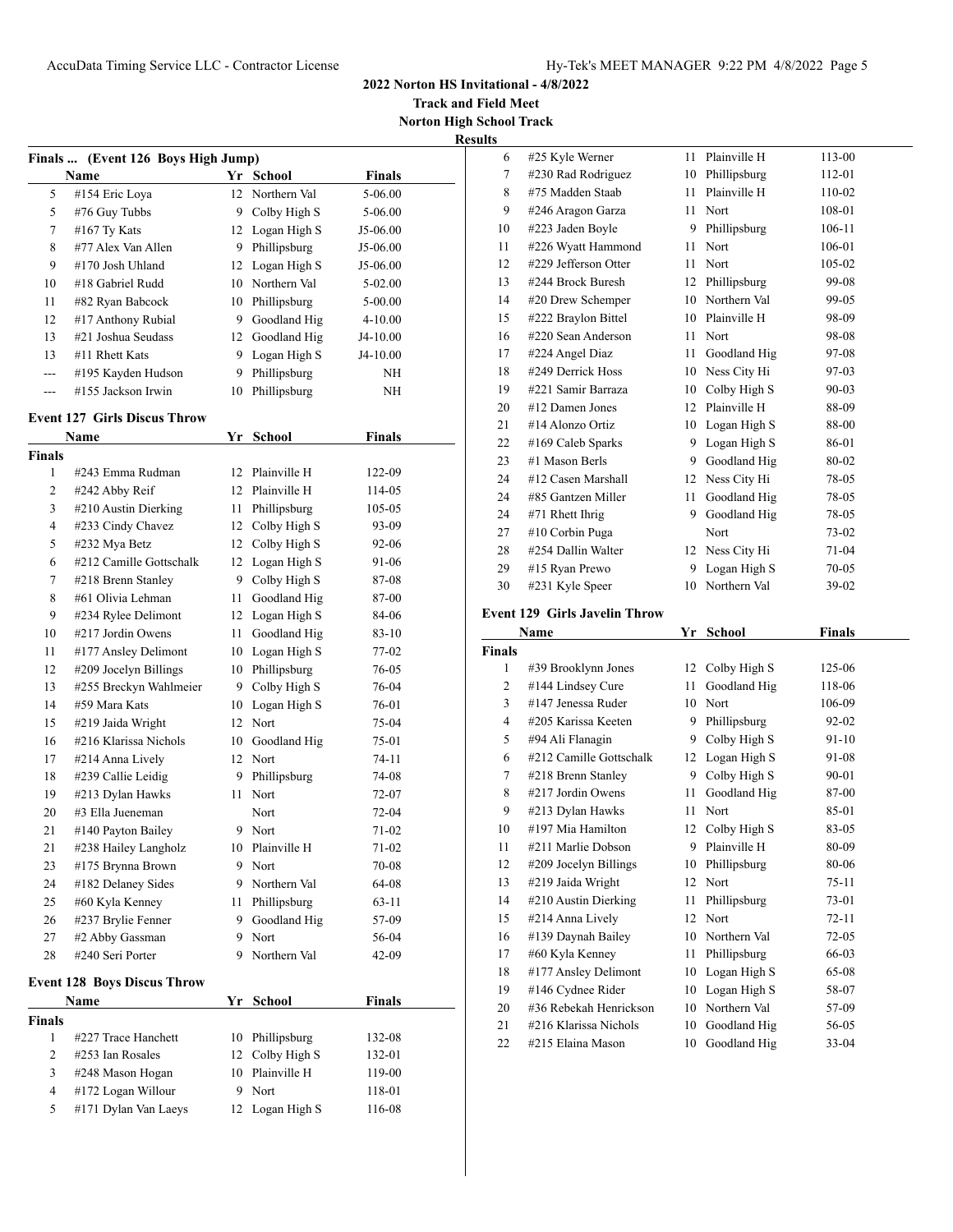**Track and Field Meet Norton High School Track**

**Results**

|              | <b>Event 130 Boys Javelin Throw</b><br>Name |      | Yr School                       | <b>Finals</b>    |
|--------------|---------------------------------------------|------|---------------------------------|------------------|
| Finals       |                                             |      |                                 |                  |
| 1            | #171 Dylan Van Laeys                        | 12   | Logan High S                    | 164-07           |
| 2            | #226 Wyatt Hammond                          | 11   | Nort                            | 157-06           |
| 3            | #227 Trace Hanchett                         |      | 10 Phillipsburg                 | 157-02           |
| 4            | #220 Sean Anderson                          | 11   | Nort                            | 153-06           |
| 5            | #76 Guy Tubbs                               |      | 9 Colby High S                  | 132-02           |
| 6            | #195 Kayden Hudson                          |      | 9 Phillipsburg                  | 126-01           |
| 7            | #228 Angel Lazo                             | 11   | Goodland Hig                    |                  |
| 8            | #229 Jefferson Otter                        | 11   | Nort                            | 125-04<br>121-05 |
| 9            | #230 Rad Rodriguez                          |      |                                 |                  |
|              |                                             |      | 10 Phillipsburg<br>Plainville H | 120-08           |
| 10<br>11     | #7 Draxtin Hovis                            | 12   |                                 | 118-00           |
|              | #224 Angel Diaz                             | 11   | Goodland Hig                    | 112-00           |
| 12           | #10 Silas Jones                             | 11   | Nort                            | 111-03           |
| 13           | #223 Jaden Boyle                            |      | 9 Phillipsburg                  | 108-04           |
| 14           | #221 Samir Barraza                          |      | 10 Colby High S                 | 106-04           |
| 15           | #165 Kaden Graham                           |      | 9 Logan High S                  | 105-07           |
| 16           | $#164$ Grant Fritz                          | 11 - | Goodland Hig                    | 99-11            |
| 17           | #25 Kyle Werner                             | 11 - | Plainville H                    | 99-08            |
| 18           | #11 Rhett Kats                              |      | 9 Logan High S                  | 97-01            |
| 19           | #71 Rhett Ihrig                             | 9.   | Goodland Hig                    | 89-04            |
| 20           | #225 Hayden Gottstine                       | 10   | Logan High S                    | 65-06            |
| 21           | #231 Kyle Speer                             | 10   | Northern Val                    | 38-06            |
|              | <b>Event 131 Girls Long Jump</b>            |      |                                 |                  |
|              | Name                                        |      | Yr School                       | <b>Finals</b>    |
| Finals       |                                             |      |                                 |                  |
| 1            | #194 liv Tubbs                              | 11   | Colby High S                    | 15-07.00         |
| 2            | #180 Gracie Kerns                           | 11   | Plainville H                    | 15-05.00         |
| 3            | #40 Monica Jordan                           |      | 10 Ness City Hi                 | 14-09.50         |
| 4            | #198 Brylee McKee                           | 11   | Colby High S                    | 14-03.00         |
| 5            | #32 Ella Clark                              |      | 9 Nort                          | 14-00.00         |
| 6            | #201 Seanna Metcalf                         |      | 12 Colby High S                 | 13-11.00         |
| 7            | #43 Hailey McClurg                          |      | 9 Logan High S                  | 13-08.00         |
| 8            | #35 Dahn Hanlon                             | 11   | Nort                            | 13-07.00         |
| 9            | #97 Danae Rodriguez                         |      | 10 Ness City Hi                 | 13-05.50         |
| 9            | #27 Trinity Arpin                           | 9    | Plainville H                    | 13-05.50         |
| 11           | #29 Kadence Bruso                           | 11   | Plainville H                    | 13-02.00         |
| 12           | #64 Angela Tavarez                          | 9    | Ness City Hi                    | 12-11.00         |
| 12           | #33 Kya Conger                              | 9    | Goodland Hig                    | 12-11.00         |
| 14           | #146 Cydnee Rider                           | 10   | Logan High S                    | 12-10.00         |
| 15           | #200 Caydence Corman                        | 10   | Phillipsburg                    | 12-09.00         |
| 16           | #34 Abigail Graham                          | 12   | Logan High S                    | 12-07.00         |
| 17           | #28 Sienna Brenner                          |      |                                 | 12-06.50         |
|              |                                             | 9    | Ness City Hi                    | 11-11.00         |
| 18           | #196 Lexi Boydston                          | 10   | Phillipsburg                    |                  |
| 19           | #178 Haley Hansen                           | 9    | Northern Val                    | 11-06.00         |
| 20           | #63 Lyssa Rinehart                          | 9    | Colby High S                    | 10-09.00         |
|              | <b>Event 132 Boys Long Jump</b>             |      |                                 |                  |
|              | Name                                        | Yr   | <u>School</u>                   | <b>Finals</b>    |
| Finals       |                                             |      |                                 |                  |
| 1            | #2 Dean Clark                               | 11   | Nort                            | 20-03.00         |
| $\mathbf{2}$ | #18 Gabriel Rudd                            | 10   | Northern Val                    | 19-07.00         |
|              |                                             |      |                                 |                  |

| э              |                          |    |              |             |
|----------------|--------------------------|----|--------------|-------------|
| 3              | #162 Carter Cellmer      | 11 | Plainville H | 19-04.00    |
| $\overline{4}$ | #166 Kylor Hogan         | 12 | Logan High S | 18-08.00    |
| 5              | #4 Bryce Flax            | 10 | Ness City Hi | 18-07.00    |
| 6              | #69 Bryan Garvert        | 9  | Plainville H | 18-04.00    |
| 7              | $#167$ Ty Kats           | 12 | Logan High S | 17-10.00    |
| 8              | #76 Guy Tubbs            | 9  | Colby High S | 17-05.50    |
| 9              | #86 Rhett Shelton        | 10 | Phillipsburg | 16-09.50    |
| 10             | #82 Ryan Babcock         | 10 | Phillipsburg | 16-05.00    |
| 11             | #8 Sam Ishman            | 10 | Goodland Hig | 14-10.50    |
| 12             | #19 Simon Salcido        | 9  | Colby High S | 14-09.00    |
| 13             | #68 Coleton Frack        | 12 | Nort         | 14-01.00    |
| 14             | $\#190$ Jaxon Glendening | 10 | Phillipsburg | 13-11.00    |
| 15             | #104 Caden Lowry         | 9  | Northern Val | 13-10.00    |
| 16             | #191 Silas Littrell      | 9  | Plainville H | 13-05.00    |
| 17             | #89 Mayson Vahling       | 9  | Logan High S | 12-09.75    |
| 18             | #155 Jackson Irwin       | 10 | Phillipsburg | 12-06.00    |
|                | #24 Boston Tubbs         | 10 | Colby High S | <b>FOUL</b> |
|                |                          |    |              |             |

## **Event 133 Girls Triple Jump**

|        | Name                   | Yr | <b>School</b>   | Finals   |  |
|--------|------------------------|----|-----------------|----------|--|
| Finals |                        |    |                 |          |  |
| 1      | #180 Gracie Kerns      | 11 | Plainville H    | 33-00.00 |  |
| 2      | #32 Ella Clark         | 9  | Nort            | 32-03.00 |  |
| 3      | #197 Mia Hamilton      |    | 12 Colby High S | 32-02.00 |  |
| 4      | #198 Brylee McKee      | 11 | Colby High S    | 31-04.00 |  |
| 5      | #35 Dahn Hanlon        | 11 | Nort            | 31-03.50 |  |
| 6      | #29 Kadence Bruso      | 11 | Plainville H    | 30-03.00 |  |
| 7      | #34 Abigail Graham     |    | 12 Logan High S | 30-00.50 |  |
| 8      | #199 Allison Zimmerman | 9  | Colby High S    | 29-05.00 |  |
| 9      | #196 Lexi Boydston     | 10 | Phillipsburg    | 28-10.00 |  |
| 10     | #79 Addison Owens      | 9  | Goodland Hig    | 28-07.00 |  |
| 11     | #179 Karli Hills       | 9  | Colby High S    | 27-09.00 |  |
| 12     | #41 KcAnna Keiswetter  | 9  | Nort            | 27-08.50 |  |
| 13     | #181 Ellie Miller      | 9  | Nort            | 26-10.50 |  |
| 14     | #80 Arial Rickard      | 9  | Goodland Hig    | 26-08.50 |  |
| 15     | #62 Tatum Lentz        | 9  | Northern Val    | 22-01.50 |  |

# **Event 134 Boys Triple Jump**

| Name   |                       | Yr | <b>School</b>   | <b>Finals</b> |  |
|--------|-----------------------|----|-----------------|---------------|--|
| Finals |                       |    |                 |               |  |
| 1      | #2 Dean Clark         | 11 | Nort            | 41-11.50      |  |
| 2      | #162 Carter Cellmer   | 11 | Plainville H    | 41-03.50      |  |
| 3      | #171 Dylan Van Laeys  |    | 12 Logan High S | 40-00.00      |  |
| 4      | #166 Kylor Hogan      | 12 | Logan High S    | 39-07.00      |  |
| 5      | #24 Boston Tubbs      | 10 | Colby High S    | 38-06.00      |  |
| 6      | #73 LJ Purvis         | 10 | Goodland Hig    | 37-06.50      |  |
| 7      | #164 Grant Fritz      | 11 | Goodland Hig    | 36-09.00      |  |
| 8      | #69 Bryan Garvert     | 9  | Plainville H    | 36-02.00      |  |
| 9      | #103 Cameron Lindsey  | 11 | Plainville H    | 35-10.00      |  |
| 10     | #184 Cooper Bailey    | 11 | Nort            | 35-07.75      |  |
| 11     | #157 Caden Seems      | 9  | Phillipsburg    | 34-11.00      |  |
| 12     | #165 Kaden Graham     | 9  | Logan High S    | 34-09.00      |  |
| 13     | #19 Simon Salcido     | 9  | Colby High S    | 32-05.50      |  |
| 14     | #191 Silas Littrell   | 9  | Plainville H    | 30-06.00      |  |
| 15     | #190 Jaxon Glendening | 10 | Phillipsburg    | 24-08.00      |  |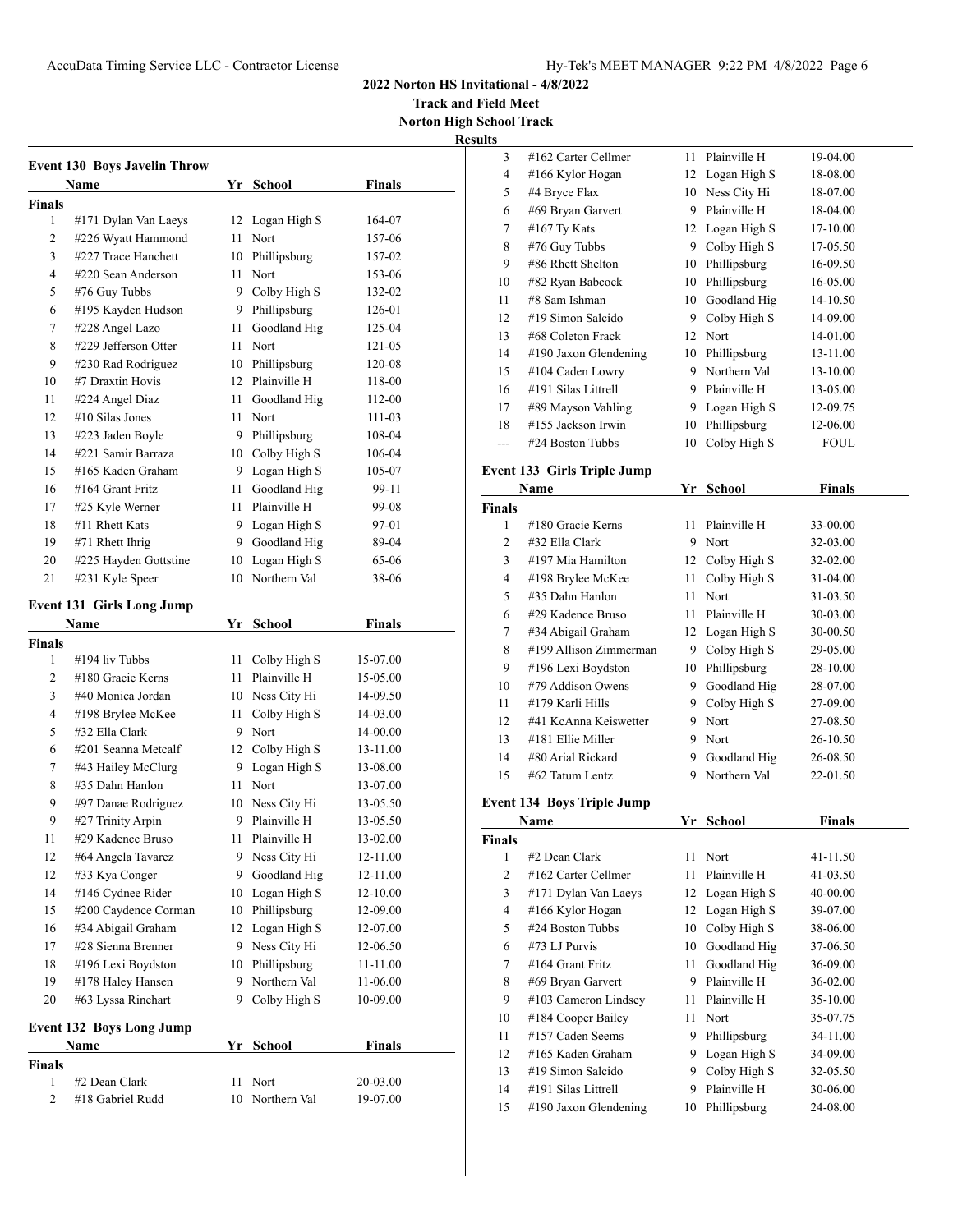**Track and Field Meet Norton High School Track**

**Results**

|                | Event 135 Girls Shot Put               |    |                                 |                      |
|----------------|----------------------------------------|----|---------------------------------|----------------------|
|                | Name                                   |    | Yr School                       | <b>Finals</b>        |
| Finals<br>1    | #236 Madi Dubois                       |    | 12 Nort                         |                      |
| 2              | #243 Emma Rudman                       |    | 12 Plainville H                 | 37-01.00<br>35-11.00 |
| 3              | #39 Brooklynn Jones                    |    | 12 Colby High S                 | 35-02.00             |
| $\overline{4}$ | #210 Austin Dierking                   |    | 11 Phillipsburg                 | 34-05.00             |
| 5              | #59 Mara Kats                          |    | 10 Logan High S                 | 32-10.00             |
| 6              | #217 Jordin Owens                      | 11 | Goodland Hig                    | 32-06.00             |
| 7              | #234 Rylee Delimont                    |    | 12 Logan High S                 | 32-05.50             |
| 8              | #241 Libbi Puga                        |    | 11 Nort                         | 31-08.50             |
| 9              | #218 Brenn Stanley                     |    | 9 Colby High S                  | 31-04.00             |
| 9              | #216 Klarissa Nichols                  |    | 10 Goodland Hig                 |                      |
| 11             | #232 Mya Betz                          |    | 12 Colby High S                 | 31-04.00<br>31-01.00 |
| 12             | #212 Camille Gottschalk                |    |                                 |                      |
|                |                                        |    | 12 Logan High S                 | 30-00.00             |
| 13<br>14       | #213 Dylan Hawks                       | 11 | Nort<br>12 Plainville H         | 29-07.00<br>29-01.50 |
| 15             | #242 Abby Reif<br>#177 Ansley Delimont |    |                                 | 29-01.00             |
| 16             | #214 Anna Lively                       |    | 10 Logan High S<br>12 Nort      | 28-01.00             |
| 17             | #235 Emma Dibble                       |    |                                 |                      |
|                |                                        |    | 10 Phillipsburg<br>Colby High S | 27-11.00             |
| 18             | #233 Cindy Chavez                      | 12 |                                 | 27-09.50             |
| 19             | #2 Abby Gassman                        | 9  | Nort<br>9 Phillipsburg          | 26-09.00<br>26-05.50 |
| 20             | #239 Callie Leidig                     |    |                                 |                      |
| 21             | #209 Jocelyn Billings                  |    | 10 Phillipsburg                 | 26-04.00             |
| 22             | #238 Hailey Langholz                   |    | 10 Plainville H                 | 24-11.50             |
| 23             | #237 Brylie Fenner                     |    | 9 Goodland Hig                  | 20-00.00             |
| 24             | #215 Elaina Mason                      |    | 10 Goodland Hig                 | 19-07.00             |
| 25             | #3 Ella Jueneman                       |    | Nort                            | 18-11.50             |
| 26             | #62 Tatum Lentz                        |    | 9 Northern Val                  | 18-10.50             |
| 27             | #240 Seri Porter                       |    | 9 Northern Val                  | 18-10.00             |
|                | Event 136 Boys Shot Put                |    |                                 |                      |
|                | Name                                   |    | Yr School                       | Finals               |
| Finals         |                                        |    |                                 |                      |
| 1              | #253 Ian Rosales                       | 12 | Colby High S                    | 48-06.00             |
| 2              | #21 Joshua Seudass                     | 12 | Goodland Hig                    | 42-06.00             |
| 3              | #172 Logan Willour                     | 9  | Nort                            | 42-02.00             |
| $\overline{4}$ | #246 Aragon Garza                      | 11 | Nort                            | 41-06.50             |
| 5              | #230 Rad Rodriguez                     | 10 | Phillipsburg                    | 41-00.50             |
| 6              | #227 Trace Hanchett                    | 10 | Phillipsburg                    | 40-09.50             |
| 7              | #71 Rhett Ihrig                        | 9  | Goodland Hig                    | 40-04.00             |
|                |                                        |    | Plainville H                    | 40-03.00             |
| 8              | #248 Mason Hogan                       | 10 |                                 |                      |
| 9              | #249 Derrick Hoss                      | 10 | Ness City Hi                    | 39-01.50             |
| 10             | #244 Brock Buresh                      | 12 | Phillipsburg                    | 39-00.50             |
| 11             | #252 Devan Mullins                     | 12 | Nort                            | 38-06.00             |
| 11             | #251 Lucas Kenney                      | 11 | Nort                            | 38-06.00             |
| 13             | #7 Draxtin Hovis                       | 12 | Plainville H                    | 38-02.00             |
| 14             | #170 Josh Uhland                       | 12 | Logan High S                    | 37-05.50             |
| 15             | #12 Casen Marshall                     | 12 | Ness City Hi                    | 36-08.00             |
| 16             | #9 Brody Mullins                       | 9  | Nort                            | 35-11.00             |
| 17             | #10 Corbin Puga                        |    | Nort                            | 35-00.50             |
| 18             | #225 Hayden Gottstine                  | 10 | Logan High S                    | 34-09.50             |
| 19             | #14 Alonzo Ortiz                       | 10 | Logan High S                    | 34-08.00             |

| 21             | #247 German Herrera               | 9. | Goodland Hig    | 34-00.50      |  |
|----------------|-----------------------------------|----|-----------------|---------------|--|
| 22             | #250 Kyron Hughes                 | 9. | Phillipsburg    | 33-11.00      |  |
| 23             | #254 Dallin Walter                | 12 | Ness City Hi    | 33-02.00      |  |
| 24             | #20 Drew Schemper                 | 10 | Northern Val    | 33-00.00      |  |
| 25             | #8 Conner Schoenberger            |    | Nort            | 32-08.00      |  |
| 26             | #221 Samir Barraza                | 10 | Colby High S    | 32-01.50      |  |
| 27             | #245 Zachary Clayville            | 10 | Goodland Hig    | 27-01.50      |  |
| 28             | #231 Kyle Speer                   | 10 | Northern Val    | 15-00.00      |  |
|                | <b>Event 137 Girls Pole Vault</b> |    |                 |               |  |
|                | Name                              |    | Yr School       | <b>Finals</b> |  |
| <b>Finals</b>  |                                   |    |                 |               |  |
| 1              | #95 Marie Martin                  |    | 9 Goodland Hig  | 8-03.00       |  |
| $\overline{c}$ | #200 Caydence Corman              | 10 | Phillipsburg    | 8-00.00       |  |
| 3              | #204 Caitlyn Cheney               |    | 12 Phillipsburg | 7-06.00       |  |
| $\overline{4}$ | #174 Hallie Brooks                |    | 9 Nort          | J7-06.00      |  |
| 5              | #206 Gwenyth Quintana             |    | 12 Nort         | J7-06.00      |  |
| 6              | #114 Shaylee Vsetecka             | 11 | Northern Val    | 6-06.00       |  |
| 6              | #57 Tatyanna Finley               |    | 9 Colby High S  | 6-06.00       |  |
| 8              | #207 Alizah Schielke              | 12 | Colby High S    | J6-06.00      |  |
| 9              | #203 Kaylie Carter                | 9  | Colby High S    | $6 - 00.00$   |  |
| ---            | #90 Lola Burk                     | 9. | Goodland Hig    | NH            |  |
| $---$          | #182 Delaney Sides                |    | 9 Northern Val  | NH            |  |
|                | <b>Event 138 Boys Pole Vault</b>  |    |                 |               |  |
|                | Name                              | Yr | <b>School</b>   | <b>Finals</b> |  |
| <b>Finals</b>  |                                   |    |                 |               |  |
| 1              | #156 Tate Murdock                 | 11 | Colby High S    | 13-00.00      |  |
| 2              | #186 Matthew Willour              |    | 12 Nort         | 11-06.00      |  |
| 3              | #87 Kenton Thalheim               |    | 10 Northern Val | 10-06.00      |  |
| $\overline{4}$ | #84 Carsen Meitl                  | 10 | Phillipsburg    | J10-06.00     |  |
| 5              | #88 Garrett Urban                 | 11 | Nort            | 10-00.00      |  |
| 6              | #67 Trevor Dierking               | 10 | Phillipsburg    | J10-00.00     |  |
| 7              | #85 Gantzen Miller                | 11 | Goodland Hig    | $9 - 00.00$   |  |
| 8              | #74 Kaden Sisson                  |    | 9 Phillipsburg  | 8-06.00       |  |
| 9              | #185 Cole Keeten                  |    | 9 Phillipsburg  | J8-06.00      |  |
|                | #107 Derian Musquiz               | 11 | Nort            | NH            |  |
| ---            | #168 Brennen Pfannenstiel         | 9  | Nort            | NH            |  |
|                |                                   |    |                 |               |  |
|                |                                   |    |                 |               |  |

|    | Women - Team Rankings - 18 Events Scored |       |
|----|------------------------------------------|-------|
|    | Colby High School                        | 133.5 |
|    | 2) Norton High School                    | 103.5 |
|    | 3) Phillipsburg High School              | 94    |
| 4) | Goodland High School                     | 92    |
|    | 5) Plainville High School                | 77    |
| 6) | Ness City High School                    | 27    |
|    | Northern Valley High School              | 10    |
|    | 8) Logan High School                     | Q     |

| Men - Team Rankings - 18 Events Scored |      |
|----------------------------------------|------|
| 1) Norton High School                  | 114  |
| Colby High School                      | 87.5 |
| 3) Plainville High School              | 82   |
| Phillipsburg High School               | 74   |